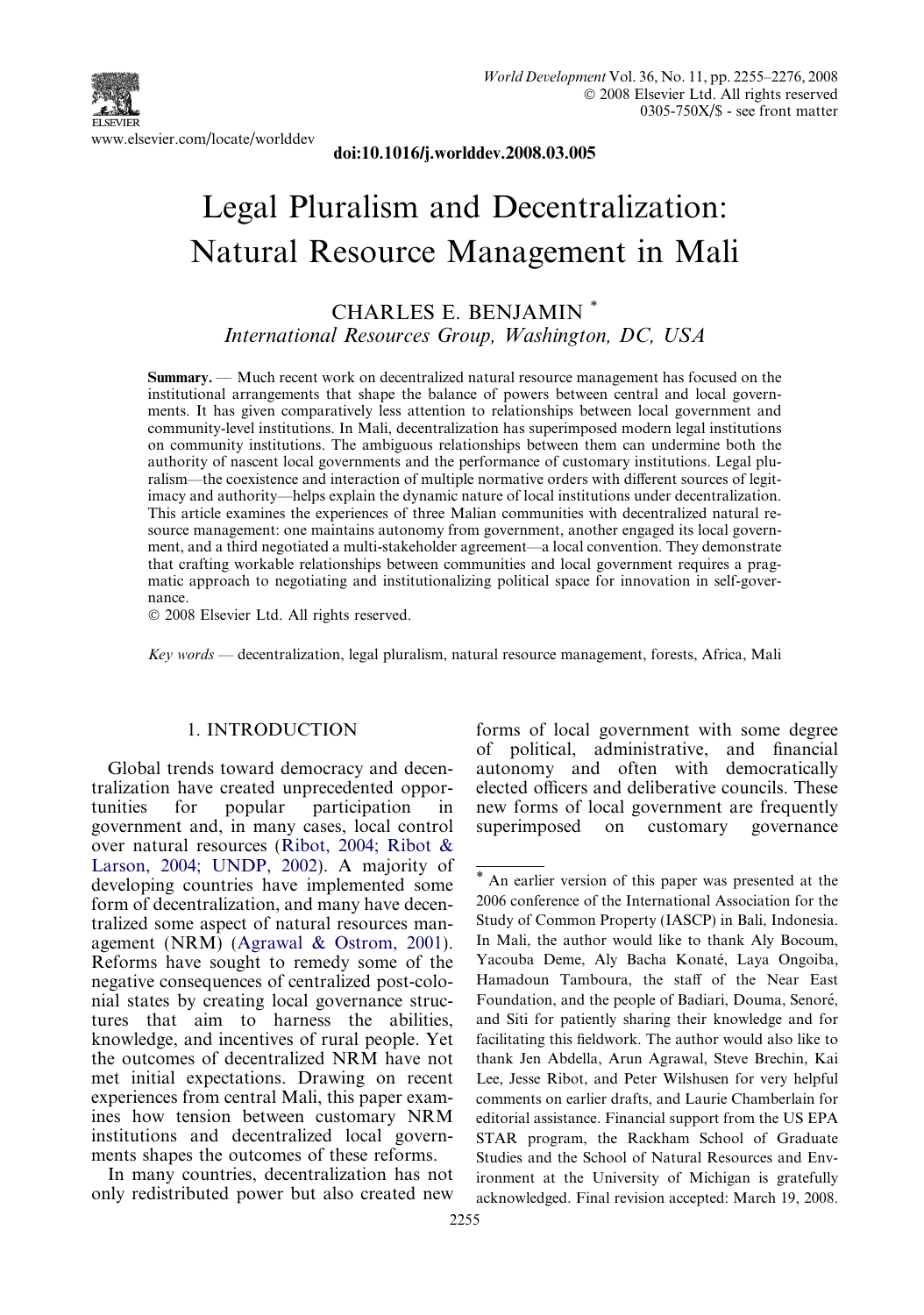structures, including deeply rooted NRM systems.  $\frac{1}{1}$  I refer to these NRM systems here as ''customary'' or ''community'' institutions referring to self-organized rule systems that are rooted in shared social experience and histories of communities. <sup>2</sup> This somewhat narrow use contrasts to other ''community-based'' institutions that are designed by outside agents and implemented at the community level, often in the context of specific projects. Community NRM regimes are based on "rights that are transformed through social rather than legal mechanisms, the legitimacy of which is rooted in tradition rather than legal statute'' ([Grigsby,](#page--1-0) [2002, p. 152\)](#page--1-0). Policy analysts commonly regard customary institutions as potentially adaptive but not inherently inclusive or accountable; they can respond rapidly to changing social and environmental factors, but they embody a variety of non-democratic social structures and dynamics. However, despite their potential advantages as representative bodies, nascent local governments frequently lack the legitimacy and capacity of community institutions ([Oue](#page--1-0)[draogo, 2003](#page--1-0)). As a result, customary institutions often persist, coexist, and interact uneasily with state-sponsored governance institutions, creating a tension between those that are perceived as effective and legitimate by local resource users and those that are sanctioned by the state.

This is particularly true in Sahelian West Africa, where decentralization initiatives have adopted local government structures that have largely failed either to replace or to integrate customary institutions. The relationships between customary and statutory laws and between customary authorities and local governments are frequently ambiguous as a result of either omission or design. The unresolved relationship between rule systems with different sources of legitimacy—legal pluralism undermines both the authority of nascent local governments and the performance of customary institutions. The manner in which legal pluralism is resolved plays a central role in shaping state-society and human-environment dynamics that emerge from decentralization.

The concept of nesting—formalizing channels of authority and recourse linking rule systems at different levels—discussed by [Ostrom](#page--1-0) [\(1990\)](#page--1-0) is helpful in understanding the public policy dilemma relating to relations between community-level institutions and higher-level authorities, such as local governments. Vaguely defined or incomplete nesting under decentral-

ization has perpetuated what Onibon, Dabiré, [and Ferroukhi \(1999\)](#page--1-0) have termed a ''sterile dualism''—the coexistence of impracticable state law and unauthorized local practices that was characteristic of earlier, centralized regimes. The state promulgates laws that are not compatible with local livelihood patterns and practices, while simultaneously rendering many of those practices illegal.

Caught between what is authorized by the state and what is necessary to survive, local resource managers continue to do what they perceive as necessary, yet they are exposed to state repression or predation. Communities are often able to craft workable arrangements under these circumstances, though their security and control over resources may be tenuous. Theorists have pointed out access to resources is always somewhat negotiable and uncertain, the outcome of power and social relations ([Berry,](#page--1-0) [1993](#page--1-0)). Conflict between custom and state law is only one of the potential influences in negotiation. From this perspective, apparent incompatibility of state law and customary law is not sterile; individuals and communities regularly navigate the space between them and find workable solutions.

However, from a public policy perspective, the uncertainty created by the state's refusal to recognize custom or to engage customary governance structures may compromise local livelihood security by undermining customary institutions without offering effective alternatives or by introducing new avenues of competition for resources between local users and decentralized local government. The policy dilemma is how to get beyond the cat-and-mouse game of resource users' avoiding contact with government, whether state or local. These ''sterile dualisms'' represent a lost opportunity to craft a workable public administration that capitalizes on the knowledge and incentives of local resource managers. [Thomson, 1995, p.](#page--1-0) [11](#page--1-0) observes that

The risk, in most parts of Mali, is not that these inappropriate sets of rules will bring public business to a halt at the community level. Communities will continue, as before, to deal with their problems in nonformal ways, probably without much regard to the state. The real problem is that the decentralization legislation represents a strong commitment to retaining state control over all forms of collective action in the country. It fails to establish the kind of enabling framework for community initiative and autonomous problem-solving that seems indispensable to encourage low-cost, efficient, reliable efforts by rural populations to address the myriad issues.